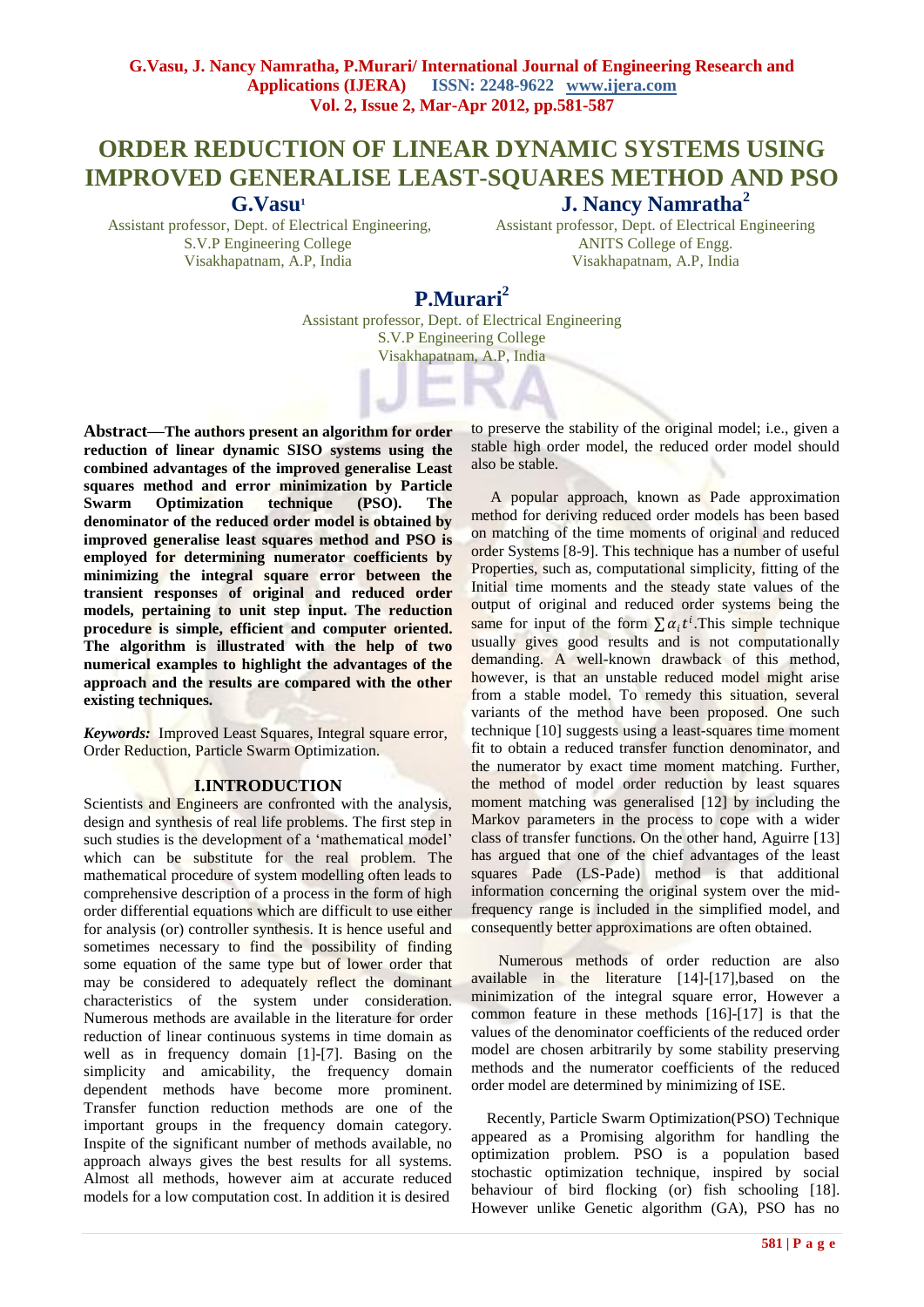evolution operators such as crossover and mutation. One of the most promising advantage of PSO over GA is its algorithmic simplicity, as it uses a few parameters and easy to implement. In PSO the potential solutions, called particles flies through the search space with an adaptable velocity and is dynamically modified according to its own flying experience and also to the flying experience of other particles.

 In the present work, the authors present an algorithm for order reduction of Single Input Single Output (SISO) dynamic systems, which combines the advantages of the improved generalise Least squares method and error minimization by PSO. In this method the reduced denominator is obtained by the improved least squares method and the numerator of the reduced model is determined by minimizing the Integral Square Error between the transient responses of original and reduced model by PSO pertaining to a unit step input. The relative mapping errors between the original and reduced models are also determined and plotted with respect to time for both unit step and impulse inputs. The comparison between the proposed and the other well known existing order reduction techniques is also shown in the present work. In the following Sections the algorithm is described in detail and the same is used in solving two numerical examples.

#### **II DESCRIPTION OF ALGORITHM**

Let the transfer function of the original high order linear dynamic SISO system of order "n" be:

$$
G_n(s) = \frac{N(s)}{D(s)}
$$
  
= 
$$
\frac{b_0 + b_1 s + \dots + b_{n-1} s^{n-1}}{a_0 + a_1 s + \dots + a_{n-1} s^{n-1} + a_n s^n}
$$
...(1)

and Let the corresponding  $r<sup>th</sup>$  order reduced model is synthesized as:

$$
R_r(s) = \frac{N_r(s)}{D_r(s)} = \frac{d_0 + d_1s + \dots + d_{r-1}s^{r-1}}{e_0 + e_1s + \dots + e_{r-1}s^{r-1} + s^r} \dots (2)
$$

Further, the method consists of the following steps.

### **Step 1: Determination of the denominator coefficients of reduced order model using generalised least squares method:**

Expand  $G_n(s)$  about s=0, to obtain the time moment proportional  $(C_i)$  are given by

$$
G_n(s) = \sum_{i=0}^{\infty} C_i s^i \qquad \qquad \cdots (3)
$$

Evaluating Eq.(2) and(3) to retain 't' Time moments of the original model gives the following set of equations:

$$
d_0 = e_0 c_0
$$
  
\n
$$
d_1 = e_1 c_0 + e_0 c_1
$$
  
\n
$$
\vdots \qquad \vdots
$$
  
\n
$$
d_{r-1} = e_{r-1} c_0 + \cdots + e_0 c_{r-1}
$$
  
\n
$$
-c_0 = e_{r-1} c_1 + \cdots + e_1 c_{r-1} + e_0 c_r
$$
  
\n
$$
-c_1 = e_{r-1} c_2 + \cdots + e_1 c_r + e_0 c_{r+1}
$$
  
\n
$$
\vdots \qquad \vdots
$$
  
\n
$$
-c_{t-r-1} = e_{r-1} c_{t-r} + \cdots + e_1 c_{t-2} + e_0 c_{t-1}
$$
\n
$$
\bigg\} \cdots (4)
$$

Similarly if  $G_n(s)$  is expanded about  $s = \infty$ , to obtain the markov parameters  $(M_j)$  are given by:

$$
G_n(s) = \sum_{i=1}^{\infty} \frac{M_j}{s^j} \qquad \qquad \cdots (5)
$$

Evaluating Eq.(2) and(5) to retain 'm' Markov parameters of the original model gives the following set of equations:

$$
d_{r-1} = M_1
$$
  
\n
$$
d_{r-2} = M_1 e_{r-1} + M_2
$$
  
\n
$$
\vdots \qquad \vdots \qquad \vdots
$$
  
\n
$$
d_0 = M_1 e_1 + M_2 e_2 + \dots + M_r
$$
  
\n
$$
M_1 e_0 + M_2 e_1 + \dots + M_r e_{r-1} = -M_{r+1}
$$
  
\n
$$
\vdots \qquad \vdots
$$
  
\n
$$
M_{m-r} e_0 + M_{m-r-1} e_1 + \dots + M_{m-1} e_{r-1} = -M_m
$$

**Step 2:** Elimination of  $d_j$  (j=0,1,.......r-1) in Eq.(4) by substituting Eq.(6) gives the reduced denominator coefficients as the solution of:

$$
\begin{array}{ccccccccc}\nc_{t-1} & c_{t-2} & \cdots & c_{t-r+1} & c_{t-r} \\
c_{t-2} & c_{t-3} & \cdots & \cdots & c_{t-r-1} \\
\vdots & \vdots & \vdots & \vdots & \vdots \\
c_{r-1} & c_{r-2} & \cdots & c_1 & c_0 \\
c_{r-2} & c_{r-3} & \cdots & c_0 & -M_1 \\
\vdots & \vdots & \vdots & \vdots & \vdots \\
-M_{m-r} & -M_{m-r-1} & \cdots & -M_{m-2} & -M_{m-1}\n\end{array}\n\bigg| \begin{array}{c}\ne_0 \\
e_1 \\
\vdots \\
e_{r-2} \\
\vdots \\
e_{r-1}\n\end{array}\n\bigg| = \begin{bmatrix}\nc_{t-r-1} \\
-c_{t-r-2} \\
\vdots \\
c_1 \\
c_2 \\
\vdots \\
c_m\n\end{bmatrix}
$$

(or)  $Pe = q$  in matrix vector form

Eq. (7) is equivalent to equating all the significant time moments  $(C_i)$  and markov parameters  $(M_i)$ 

where  $i = 0, 1, \dots, t - 1$  and  $j = 1, 2, \dots, m$ .

**Step 3:** Calculation of 'e' from this non square system of equation(7) can only done in the least square sense, i.e.:

$$
e = [P^T P]^{-1} P^T q \qquad \qquad \cdots (8)
$$

**Step 4:** Finally the r<sup>th</sup> order reduced denominator is obtained as: 
$$
D_r(s) = e_0 + e_1 s + \cdots + e_{r-1} s^{r-1} + s^r
$$

#### **Step 5: Determination of the numerator coefficients of the reduced order model by PSO technique:**

 The PSO method is population based search algorithm where each individual solution [coefficients of reduced numerator] is referred to as one particle and Each particle flies through the bounded search space with an adaptable velocity that is dynamically modified according to its own flying experience and also the flying experience of the other particles. In PSO, each particle strives to improve itself by imitating traits from their successful peers. Further each particle has a memory and hence it is capable of remembering the best position in the search space ever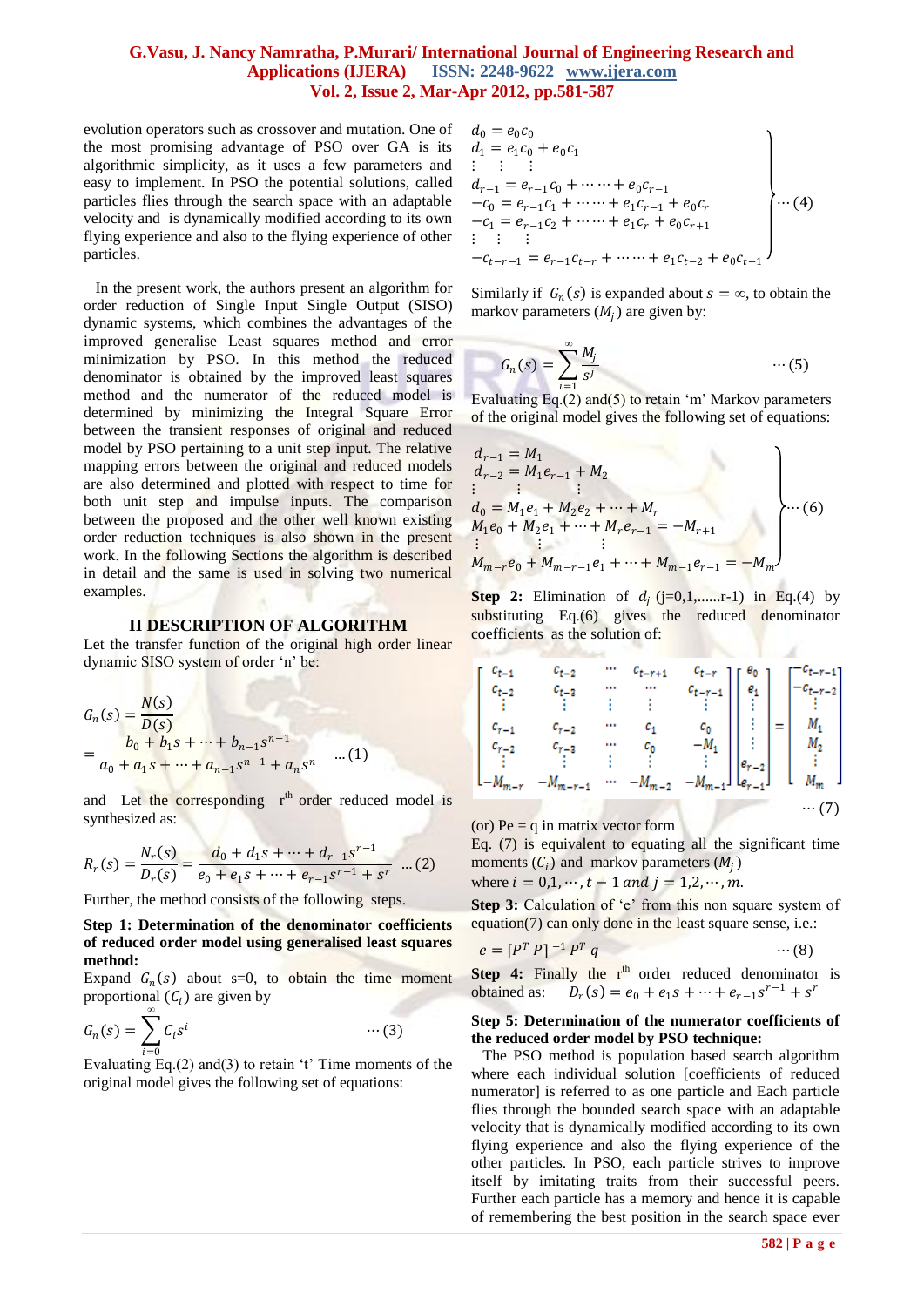visited by it. The position corresponding to the best fitness[ISE] of a particle is known as p\_best(personal best) and overall best of all particles in the population is called g\_best(global best).

 In a d-dimensional search space, the best particles updates its velocity and positions with following equations:

$$
v_{j,g}^{t+1} = W * v_{j,g}^t + c_{1*} \gamma_1() * (pbest_{j,g} - X_{j,g}^t) + c_{2*} \gamma_2() * (gbest_g - X_{j,g}^t) X_{j,g}^{t+1} = X_{j,g}^t + v_{j,g}^{t+1}
$$
 ... (9)

with  $j = 1, 2, \dots, n$  and  $q = 1, 2, \dots, d$ ; Where

 $n =$  no. Of particles in the swarm

 $d =$  Vector dimension of the particle  $X_j$  and its velocity  $v_j$ .  $t =$  number of iteration.

*W* = inertia weight factor

 $W = W_{max} - [W_{max} - W_{min}] * \frac{K-1}{N-1}$  $\frac{N-1}{N-1}$ ;

Where  $K'$  is the current iteration and  $N'$  is the maximum iteration.

 $C_1, C_2 =$  Cognitive and social acceleration factors respectively.

 $\gamma_1()$ ,  $\gamma_2()$  = Random numbers uniformly distributed in the range  $(0,1)$ .

The  $j<sup>th</sup>$  particle in the swarm is represented by a *d*-dimensional vector  $X_j = (X_{j1}, X_{j2}, \dots, X_{jd})$  and its velocity is denoted by another d-dimensional vector  $v_j = (v_{j1}, v_{j2}, \dots, v_{jd})$ . The best previous visited position of the  $j^{th}$  particle is represented by *phest<sub>j</sub>* =  $(pbest_{j1}, pbest_{j2}, \dots, pbest_{jd})$ . The best particle among all of the particles in the swarm is represented by  $gbest_g = (gbest_1, gbest_2, \cdots, gbest_d).$ 

In PSO each particle moves in a search space with a velocity according to its owns previous best solution (*pbest<sub>i,a</sub>*) and its groups previous best solution (*gbest<sub>a</sub>*). The velocity update in the particle swarm consists of three parts; namely momentum, cognitive and social parts. The balance among these parts determines the performance of a PSO algorithm[19]. The parameter

 $C_1$  and  $C_2$  determine the relative pull of pbest and gbest and parameters  $\gamma_1()$ ,  $\gamma_2()$  help in stochastically varying these pulls. The position and velocity updates of a particle in PSO for a two dimensional parameter space shown in fig 1.



Fig.1.Description of velocity and position updates in particle swarm optimization for a two dimensional parameter space

In the present study, PSO is employed to minimize the objective function "E" which is the integral square error in between the transient response of original and reduced model is given by:

$$
E = \int_0^\infty [y(t) - y_r(t)]^2 dt \qquad \qquad \cdots (10)
$$

Where  $y(t)$  and  $y_r(t)$  are the unit step responses of original  $[G_n(s)]$  and reduced  $[G_r(s)]$  order systems, and the parameters to be determined are the numerator coefficients of the reduced order model as given in Eq.(2). To eliminate any steady state error in the approximation, the condition is:

$$
d_0 = \frac{b_0}{a_0} c_0 \qquad \qquad \cdots (11)
$$

In Table I , the specified parameters of the PSO algorithm used in the present study are given. The computational flow chart of the proposed algorithm is shown in Figure.2.

TABLE I



Fig. 2 Flow chart of PSO algorithm

#### **III. RELATIVE MAPPING ERRORS**

 The relative mapping errors of the original model relative to its Reduced model are expressed by means of the relative integral square error criterion, which are given by [20] :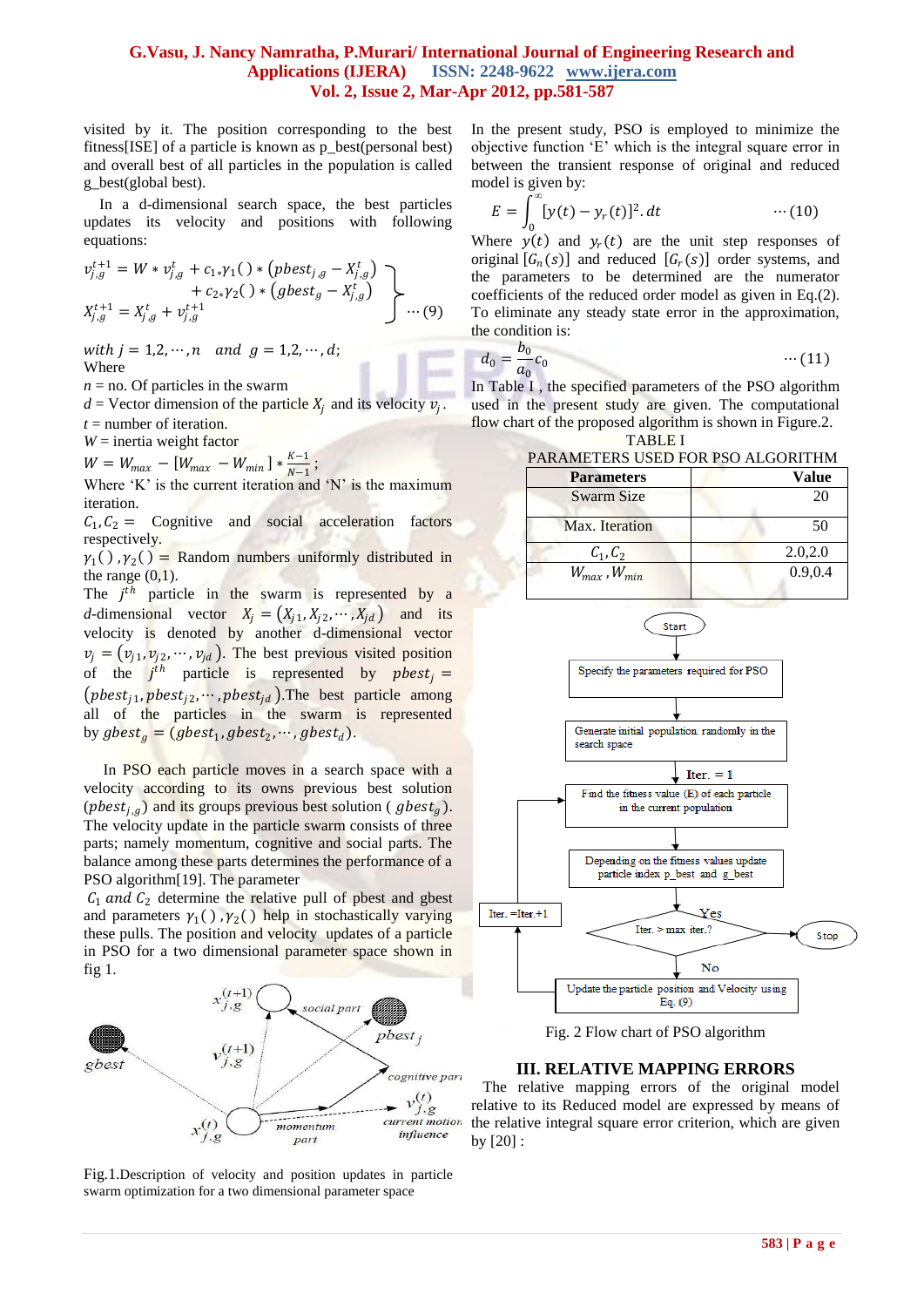$$
I = \int_0^{\infty} [H(t) - H_r(t)]^2 dt / \int_0^{\infty} H^2(t) dt \qquad \cdots (12)
$$

$$
\int_{0}^{J} [G(t) - G_r(t)]^2 dt / \int_{0}^{\infty} [G(t) - G(\infty)]^2 dt \cdots (13)
$$

Where,  $H(t)$  and  $G(t)$  are the impulse and step responses of original system, respectively, and  $H_r(t)$  and  $G_r(t)$  are that of their approximants.

 In this paper, both the relative mapping errors "*I*" and "*J*" are calculated and plotted with respect to time for the proposed reduction algorithm. These relative mapping errors are also compared in the tabular form for the proposed reduction algorithm and the other well-known existing order reduction techniques.

#### **IV. NUMERICAL EXAMPLES**

Two numerical examples are chosen from the literature to show the flexibility and effectiveness of the proposed reduction algorithm than other existing methods, and the response of the original and reduced models are compared. **Example-1:** Consider an eighth-order system[15] described by the transfer function as:

$$
G_8(s) = \frac{18s^7 + 514s^6 + 5982s^5 + 36380s^4}{s^8 + 36s^7 + 546s^6 + 4536s^5 + 22449s^4}
$$
  
+67284s<sup>3</sup> + 118124s<sup>2</sup> + 109584s + 40320  
... (14)

If a second order reduced model  $R_2(s)$  is desired, then the steps to be followed are as under:

**Step-1:** Expand  $G_8(s)$  about s=0, gives the time moment proportional's  $(C_i)$  where i=0,1,2,...,which are shown below

$$
G_8(s) = 1 + 1.889286s - 2.556337s^2 + 2.786301s^3 -2.890797s^4 + 2.943704s^5 + \cdots \qquad (15)
$$

Similarly, Expand  $G_8(s)$  about s=  $\infty$  gives the markov parameters( $M_i$ ) where j= 1,2,3....... which are shown below

$$
G_8(s) = 18s^{-1} - 134s^{-2} + 978s^{-3} - 7312s^{-4}
$$
  
+55650s<sup>-5</sup>... (16)

**Step-2:** Taking  $t=3$  time moment proportional's and  $m=1$ markov parameters of  $G_8(s)$  in Eq.(7) gives the reduced denominator coefficients as the solution of :

$$
\begin{bmatrix} C_2 & C_1 \\ C_1 & C_0 \end{bmatrix} \begin{bmatrix} e_0 \\ e_1 \end{bmatrix} = \begin{bmatrix} -C_0 \\ M_1 \end{bmatrix} \qquad \qquad \cdots (17)
$$

i.e. 
$$
\begin{bmatrix} -2.556337 & 1.889286 \\ 1.889286 & 1 \end{bmatrix} \begin{bmatrix} e_0 \\ e_1 \end{bmatrix} = \begin{bmatrix} -1 \\ 18 \end{bmatrix} \quad \cdots (18)
$$

**Step-3:**The reduced denominator coefficients from Eq.(18) are obtained using Eq.(8):Therefore,

$$
D_r(s) = s^2 + 7.203178s + 5.714764
$$

**Step-4:** By using PSO to minimize the objective function "E", as described earlier, we have

 $N_r(s) = 17.889124s + 5.714764$ . Therefore, finally  $R_2(s)$  is given as:

$$
R_2(s) = \frac{17.889124s + 5.714764}{s^2 + 7.203178s + 5.714764} \qquad \cdots (19)
$$

The proposed method produces quite different reduced models gives the results as shown in Table II, where 't' time moments and "m" markov parameters are used to calculate the denominators and the numerators are determined by minimizing the integral square error using PSO technique.

TABLE II COMPARISON OF SECOND ORDER MODELS BY PROPOSED

|               | m | $a_{0}$ | d <sub>1</sub> | $e_0$ | e <sub>1</sub> |        |         |
|---------------|---|---------|----------------|-------|----------------|--------|---------|
| 4             |   | 4.820   | 15.00          | 4.820 | 5.993          | 0.0145 | 0.0026  |
| 3             |   | 5.714   | 17.88          | 5.714 | 7.203          | 0.0011 | 0.0015  |
| $\mathcal{D}$ |   | 5.427   | 18.56          | 5.427 | 7.745          | 0.0013 | 0.0028  |
| 5             |   | 4.632   | 14.41          | 4.632 | 5.750          | 0.0214 | 0.0042  |
| 4             |   | 5.747   | 17.72          | 5.747 | 7.093          | 0.0014 | 0.00209 |

A comparison of the proposed algorithm with the other well known existing order reduction techniques for a second-order reduced model is given in Table III. Figure 4(a)-(c) Presents diagrams of step, impulse and frequency responses of  $G_8(s)$  and  $R_2(s)$ , respectively.

TABLE III COMPARISON OF REDUCED ORDER MODELS

| <b>Method of</b><br><b>Reduction</b>        | <b>Reduced Models</b>                              | I       | J.      |
|---------------------------------------------|----------------------------------------------------|---------|---------|
| Proposed<br>method<br>$(t=3)$<br>$and m=1)$ | $17.8891s + 5.7147$<br>$s^2$ + 7.203178s + 5.7147  | 0.00119 | 0.00157 |
| PSO [15]                                    | $16.8517s + 5.1379$<br>$s^2$ + 6.8976s + 5.1379    | 0.00178 | 0.00070 |
| PSO and<br>Eigen<br>Spectrum[<br>17]        | $22.836s + 8$<br>$S^2 + 9s + 8$                    | 0.04630 | 0.02508 |
| Pole<br>Clustering<br>and Pade<br>$[5]$     | $16.51145s + 5.45971$<br>$s^2$ + 6.19642s + 5.4597 | 0.00834 | 0.00959 |
| Mukherjee<br>et al.[21]                     | $11.3909s + 4.4357$<br>$s^2$ + 4.2122s + 4.4357    | 0.08993 | 0.03881 |
| Pal[22]                                     | 151776.576s+40320<br>$65520 s^2 + 75600 s + 40320$ | 0.72967 | 1.12609 |
| Chen et<br>al[25]                           | $0.72046s + 0.36669$<br>$s^2$ + 0.02768s + 0.3666  | 1.03179 | 4.91813 |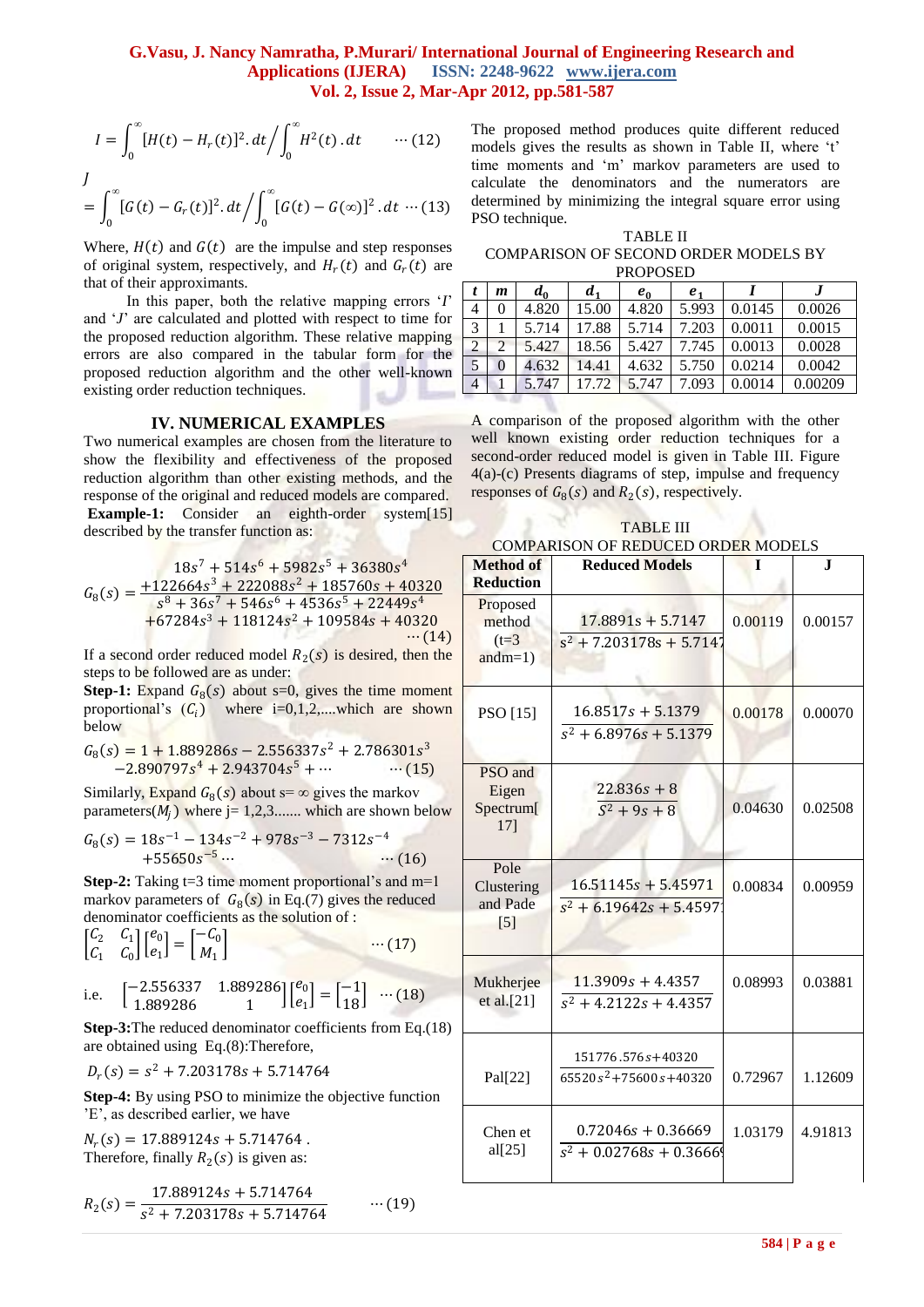





Fig.4(b) Comparison of Impulse responses of  $G_8(s)$  &R<sub>2</sub>(s)



**Example-2:** Consider an Eighth order system transfer function taken from [23]:  $G'_8(s) =$ 

$$
35s7 + 1086s6 + 13285s5 + 82402s4+278376s3 + 511812s2 + 482964s+194480s8 + 21s7 + 220s6 + 1558s5 + 7669s4 ... (20)+24469s3 + 46350s2 + 45952s + 17760
$$

By Using the proposed algorithm gives the result as shown below, where  $t=0$  time moment proportional's and  $m=12$ markov parameters of  $G'_8(s)$  are used in Eq.(7) and Reduced denominator coefficients from Eq.(8) are obtained as :

$$
D_r(s) = s^2 + 1.947888s + 35.92345 \cdots (21)
$$

By using PSO to minimize the objective function 'E', as described earlier, we have

$$
N_r(s) = 40.389042s + 393.378021 \cdots (22).
$$

Therefore, finally  $R'_2(s)$  is given as:

$$
R'_2(s) = \frac{40.389042s + 393.378021}{s^2 + 1.947888s + 35.923454} \qquad \cdots (23)
$$

The Second order reduced models generated by the proposed method to Eq. (20) gives the results as shown in Table IV, where *'t'* time moments and "*m*" markov parameters are used to calculate the denominators and the numerators by minimizing the integral square error using PSO technique.

TABLE IV COMPARISON OF SECOND ORDER MODELS BY PROPOSED

|          | $\boldsymbol{m}$ | $d_0$ | d <sub>1</sub> | $e_0$ | e <sub>1</sub> |       |        |
|----------|------------------|-------|----------------|-------|----------------|-------|--------|
|          | 3                | 401.2 | 29.83          | 36.63 | 1.43           | 0.028 | 0.057  |
| 2        | 3                | 394.3 | 32.73          | 36.00 | 1.5            | 0.019 | 0.047  |
| 3        | 3                | 374.1 | 40.58          | 34.16 | 1.67           | 0.012 | 0.039  |
| 0        | 10               | 400.4 | 42.84          | 36.56 | 2.21           | 0.023 | 0.049  |
| 0        | 12               | 393.3 | 40.38          | 35.92 | 1.94           | 0.006 | 0.0031 |
| $\theta$ | 13               | 404.8 | 36.09          | 36.97 | 1.86           | 0.005 | 0.034  |

A comparison of the proposed algorithm with the other well known existing order reduction techniques for a second-order reduced model is given in Table V. Figure 4(d)-(f) Presents diagrams of step, impulse and frequency responses of  $G_8'(s)$  and,  $R'_2(s)$  respectively.

TABLE V COMPARISON OF REDUCED ORDER MODELS

| COMI ARBON OF REDUCED ORDER MODELS         |                                                            |        |        |  |  |  |
|--------------------------------------------|------------------------------------------------------------|--------|--------|--|--|--|
| Method of<br><b>Reduction</b>              | <b>Reduced Models:</b> $R'_2(s)$                           | T      | Л.     |  |  |  |
| Proposed<br>Algorithm<br>$(t=0$ &m=1<br>2) | $40.389042s + 393.378021$<br>$s^2$ + 1.947888s + 35.923454 | 0.0066 | 0.0318 |  |  |  |
| S.N.Siv<br>ananda<br>m et al<br>[23]       | $35s + 401.21$<br>$s^2$ + 1.436s + 36.63                   | 0.0311 | 0.0640 |  |  |  |
| C.S.Hsieh<br>et al $[3]$                   | $1.6666s + 61.271473$<br>$0.047619s^2 + s + 5.595338$      | 0.5594 | 0.8629 |  |  |  |
| R.Prasad<br>et al $[6]$                    | $8.690832s + 4.498007$<br>$s^2$ + 0.836381s + 0.41076      | 0.9327 | 2.9583 |  |  |  |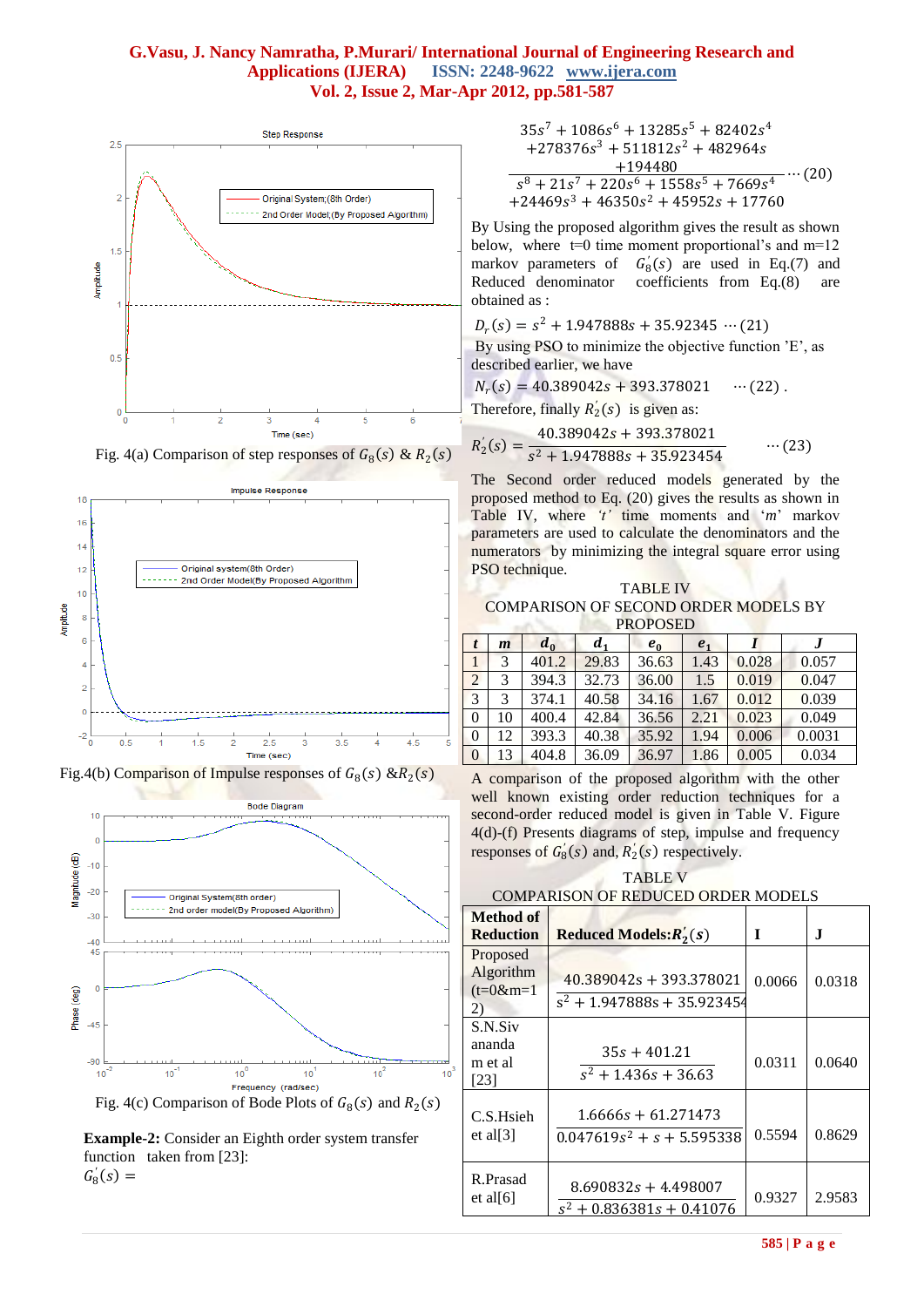

Fig. 4(d) Comparison of step responses of  $G_8'(s)$  &R<sub>2</sub><sup>'</sup>(s)



Fig. 4(e) Comparison of Impulse responses of  $G_8(s)$  &  $R_2(s)$ 



Fig. 4(f) Comparison of Bode Plots of  $G_8'(s) \& R_2'(s)$ 

#### **V. CONCLUSIONS**

The authors proposed a mixed algorithm for reducing the order of linear dynamic SISO systems. In this algorithm, the concept of order reduction by a generalised least-

squares method has been improved and employed to determine the coefficients of reduced denominator while the coefficients of the reduced numerator are obtained by 2.3253 minimizing the integral square error between the transient responses of original and reduced models using PSO technique pertaining to unit step input. The matching of the unit step and impulse responses is assured reasonably well in the algorithm. The algorithm is simple, rugged and computer oriented.

> The relative step and impulse mapping errors between the original and reduced order models are also determined and plotted with respect to time. A comparison of these mapping errors for the proposed reduction algorithm and the other well known existing order reduction techniques is also given in Tables III and V, from which it is clear that the proposed algorithm compares well with the other techniques of model order reduction.

#### **REFERENCES**

[1]R. Genesio and M. Milanese, "A note on the derivation and use of reduced order models", *IEEE Trans. Automat.Control*, Vol. AC-21,No. 1, pp. 118-122, February 1976.

[2] M. Jamshidi, *Large Scale Systems Modelling and Control Series*, NewYork, Amsterdam, Oxford, North Holland,Vol. 9, 1983.

- [3]C.S.Hsien, C.Hwang, "Model Reduction of Continous time Systems using a modified Routh Approximation Method" *IEE Proceedings,* Vol.136, Pt.d, No.4, July-1989.
- [4]V. Singh, D. Chandra and H. Kar, *IEEE Trans.Automat. Control*, Vol. 49, No.2 , pp 292-296, February 2004.
- [5]C.B.Vishwakarma, *World Academy of Science Engineering and Technology,* 80,2011.
- [6]R.Prasad, S.P.Sharma, A.K.Mittal, "Linear Model Order Reduction using Advantages of Mihailov Criterion and Factor Division", *IE(I)Journal.El*,Vol84,Jun-2003.
- [7]G.Parmar, S.Mukherjee, R.Prasad, *Indian Journal of Engineering and Material Sciences,*Vol.15, Dec-2008,pp447-451.
- [8]Y.Shamash, P. R. Graves-Morris(Ed.), London Academic,1973.
- [9]A. Bultheel and M. V. Barel, *Journal of Computational and Applied Mathematics*, Vol. 14, pp.401-438,1986.
- [10]F. F. Shoji, K. Abe and H. Takeda, *Journal of Franklin Inst.*, Vol.319, pp. 549-558, 1985.
- [11]G.Parmar, R.Prasad, S.Mukherjee, *World Academy of Science,Engineering and Technology* 26 2007
- [12] T. N. Lucas and A. R. Munro, *Electronics Letters*, Vol. 27, No. 15, pp. 1383-1384,July 1991.World Academy of Science, Engineering and Technology 26 2007
- [13]L. A. Aguirre, "The least-squares Padé method for model reduction", *Int.Journal of Systems Science*, Vol. 23, No. 10, pp. 1559-1570, 1992
- [14] S. Mukherjee, and R.N. Mishra, *Journal of Franklin Inst.*, Vol. 325, No. 2 , pp.235-245, 1988.
- [15] G.Parmar, S.Mukherjee, R.Prasad , *International Journal of Computer, Information and Systems Science and Engineering*1;2-2007.